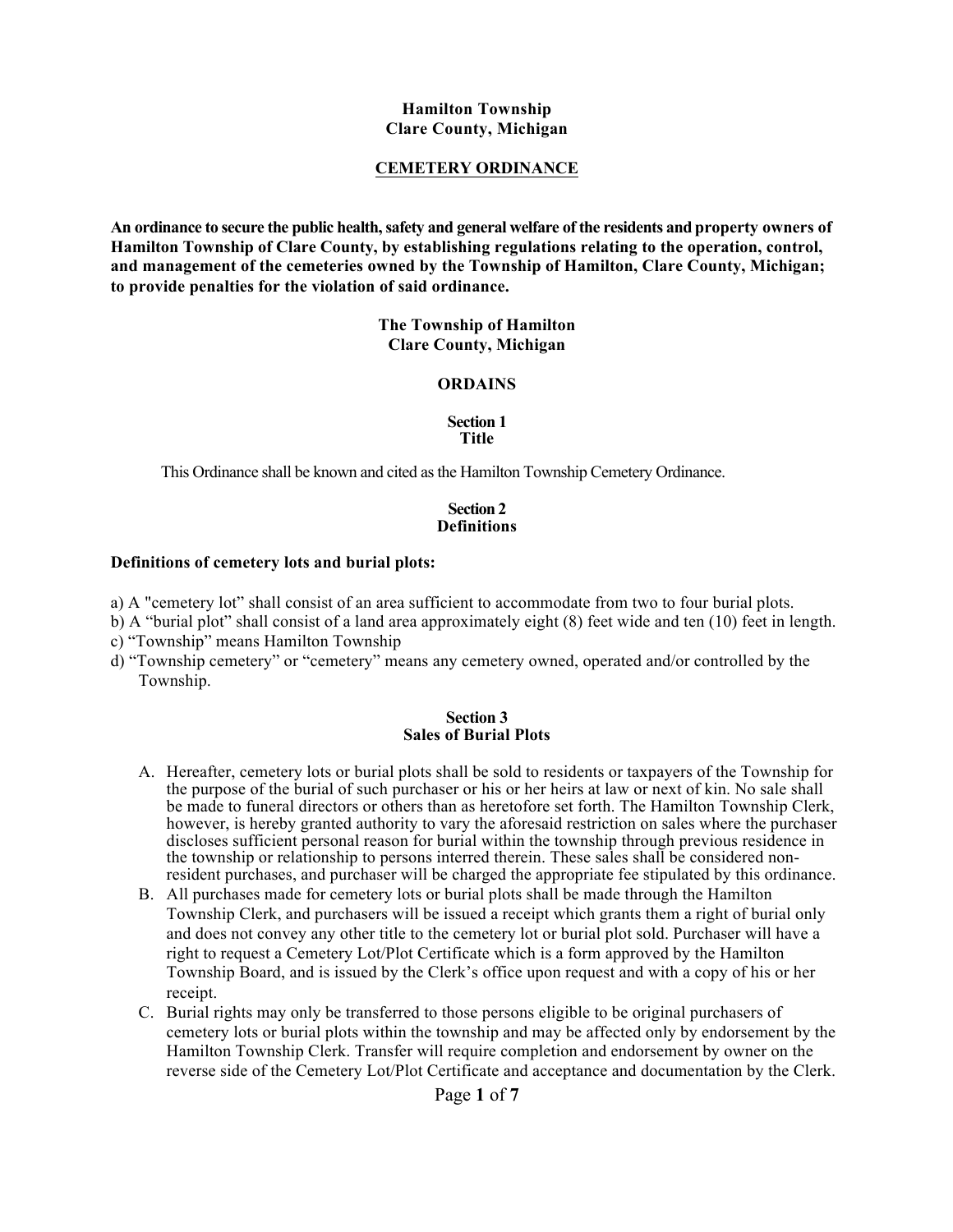In the absence of a Cemetery Lot/Plot Certificate, the owner may present the Clerk with a notarized letter to be used as proof of ownership. Upon such a reassignment of ownership, the new owner may request that a new Cemetery Lot /Plot Certificate be issued by the Clerk's office.

D. The owner of every cemetery plot shall be responsible for notifying the Township whenever that person's mailing address changes.

#### **Section 4 Purchase Price and Transfer Fees**

- A. To determine the cost of each burial plot, please contact the Hamilton Township clerk. These fees are subject to change by resolution of the Township Board.
- B. Any transfer of one or more burial plots from an original purchaser to a qualified assignee shall cost \$10.
- **C.** The foregoing charges shall be paid to the Hamilton Township Clerk and deposited in the general fund.

## **Section 5 Grave Opening Charges**

No burial plots shall be opened and/or closed except under the direction and control of the Township Cemetery Sexton. This provision shall not apply to proceedings for the removal and re-interment of bodies and remains which matters are under the supervision of the local health department or, in legal matters, by court order.

### **Section 6 Markers or Memorials**

- A. All markers or memorials must be of stone or other equally durable composition set upon a foundation.
- B. Only one monument, marker, or memorial shall be permitted per burial plot with the exception of Veteran's memorials placed by the Township Cemetery Sexton. The marker must be placed at the head of the burial plot.
- C. Any large upright monuments must be located upon a suitable foundation to maintain the same in an erect position.

#### **Section 7 Interment Regulations**

- A. A minimum notice of 36 hours must be given to allow for the opening of a burial plot/s.
- B. Only one vault may be buried in a burial plot and up to one additional container of cremains may be buried on top of such vault.
- C. Up to four (4) containers of cremains may be interred in any burial plot where no other remains are buried.
- D. The appropriate permit for the burial plot involved, together with appropriate identification of the person to be buried therein, where necessary, shall be presented to either the Township Cemetery Sexton or the Township Clerk prior to interment. Where such permit has been lost or destroyed, the Township Clerk or the Township Cemetery Sexton shall be satisfied by his/her records that the person to be buried in the burial plot is an authorized and appropriate one before any interment is commenced or completed.
- **E.** All graves shall be located in an orderly and neat appearing manner within the confines of the burial plot involved.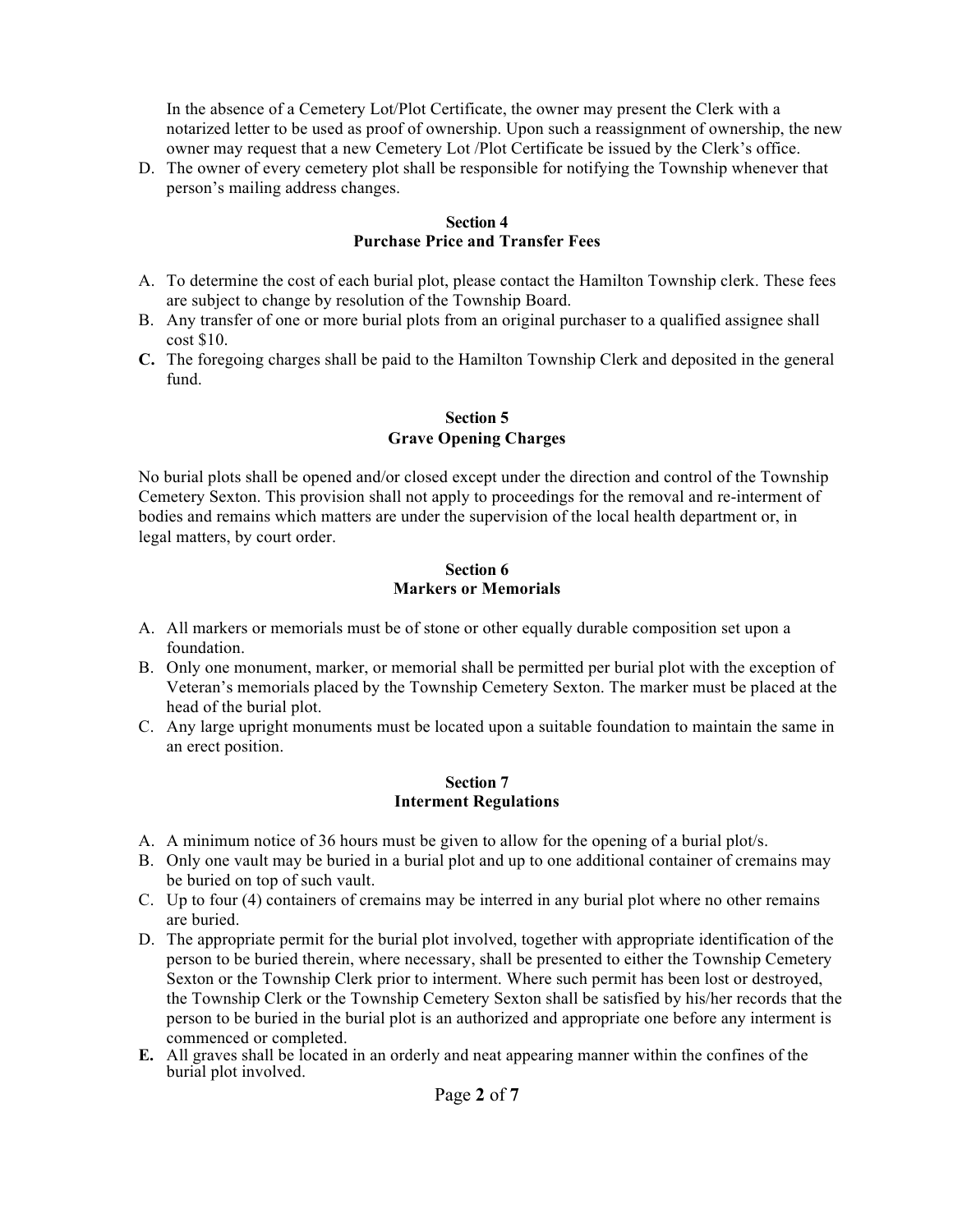## **Section 8 Ground Maintenance**

- A. No grading, leveling, or excavating on burial plots shall be allowed without the permission of the Township Cemetery Sexton. Mounds which hinder the free use of a lawn mower or other gardening apparatus are prohibited.
- **B.** No shrubs, trees, or vegetation of any kind (except flowers) shall be planted without the approval of the Township Cemetery Sexton. Any of the foregoing items planted without approval may be removed by the Township or Township Cemetery Sexton.
- **C.** All flowers planted shall be within a maximum of 8" of the base of the marker for mowing purposes.
- D. The Township Cemetery Sexton shall have the right and authority to remove and dispose of any and all growth, emblems, displays, or containers that through decay, deterioration, damage, or otherwise become unsightly, a source of litter or a maintenance problem. Removal of any or all wintertime decorations will be taken care of by the Township Cemetery Sexton no sooner than April  $1<sup>st</sup>$  each year.
- E. All refuse of any kind or nature including, but not limited to, dried flowers, wreaths, paper and plastic flower containers must be removed from the Township cemetery.
- F. Cemetery access roads will be plowed and/or maintained during winter months for burial or maintenance purposes only.

#### **Section 9 Prohibited Uses and Activities**

The following prohibitions shall apply within any Township cemetery:

- (a) No person shall destroy, deface, apply graffiti to or otherwise injure any monument, marker, sign, tree or other lawful item located within a Township cemetery.
- (b) No person shall disturb the peace or unreasonably annoy, harass or disturb any other person who is lawfully present on the grounds of any Township cemetery.
- (c) No vehicles shall be permitted to drive on lawns or Township cemetery plots.
- (d) There shall be no entry or presence in the Township cemetery by any person when the cemetery is closed or outside of authorized times.
- (e) There shall be no destruction of Township cemetery property.
- (f) There shall be no destruction, defacing, cutting, etc., of any tree or plant within a Township cemetery.
- (g) There shall be no disturbing of the peace or engaging in any loud or boisterous behavior.
- (h) There shall be no digging, grading or mounding unless expressly authorized by this Ordinance.
- (i) There shall be no driving of an automobile, truck or any vehicle on any portion of a Township cemetery except the designated roads or drives.
- (j) There shall be no motorcycles, snowmobiles, four-wheelers, go-carts or similar vehicles without permission of the Township.
- (k)There shall be no disinterment or grave openings unless approved by the Township.
- (l) There shall be no possession or consumption of any alcoholic beverage.
- (m) There shall be no littering or dumping.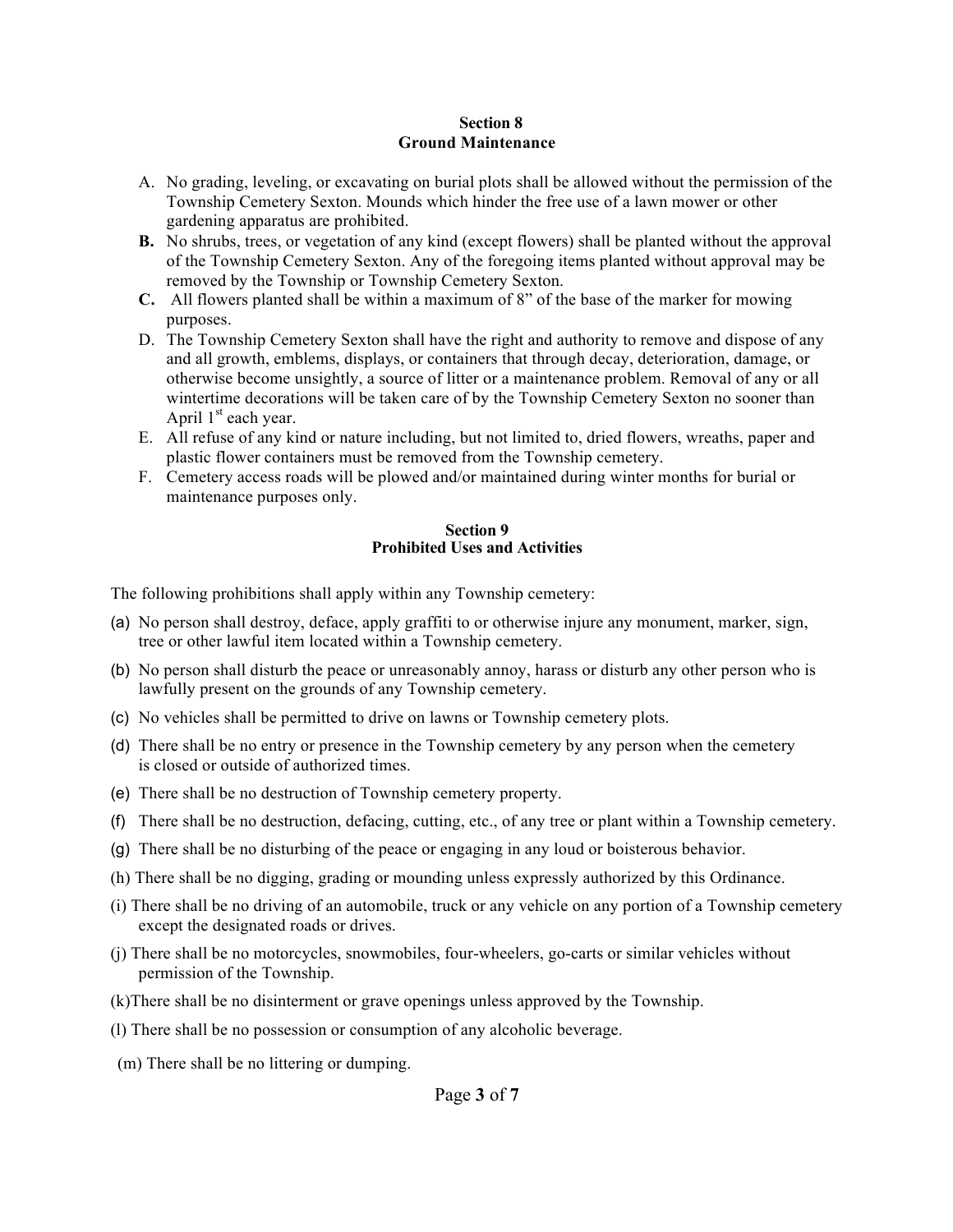- (n) There shall be no unlawful interference with or disruption of a lawful funeral or funeral procession.
- (o) There shall be no fires, candles or open flames.
- (p) No children under twelve (12) years of age shall be allowed in any Township cemetery unless accompanied by an adult and are properly supervised by an adult.
- (q) No firearms or archery arrows shall be discharged except that military or other veterans organizations may carry arms for the purpose of firing over the grave at the burial of a member.
- (r) Cremains or ashes of a deceased person shall not be scattered or dispersed within the Township cemetery.

#### **Section 10 Authority of the Township Cemetery Sexton**

- A. The Township Board shall appoint a Township Cemetery Sexton, who shall serve at the discretion of the Township Board. The Township Cemetery Sexton may be a Township employee or independent contractor for the Township at the discretion of the Township Board.
- B. The Township Cemetery Sexton shall assist other Township officials with the enforcement and administration of this Ordinance.
- C. The Township Cemetery Sexton shall have such duties and obligations with regard to Township cemeteries as may be specified by the Township Board.

### **Section 11 Fees**

The Township Board shall have the authority to set fees pursuant to this Ordinance by resolution. Such fees can include, but are not limited to, a fee or fees for a burial permit, disinterment permit, grave opening, setting of foundations, grave closing, winter or holiday burial, the price for a new Township cemetery lot/plot, transfer fees for cemetery lots/plots, and other matters.

## **Section 12 Applicability of this Ordinance**

- A. This Ordinance shall apply only to cemeteries owned, controlled or operated by the Township.
- B. The provisions of this Ordinance shall not apply to Township officials or their agents or designees involved with the upgrading, maintenance, administration or care of a Township cemetery.
- C. The provisions of this Ordinance shall not apply to police officers or firefighting officials or officers involved in carrying out their official duties.

## **Section 13 Interpretation/Appeals to the Township Board**

A. The Township Board shall have the authority to render binding interpretations regarding any of the clauses, provisions or regulations contained in this Ordinance and any rule or regulation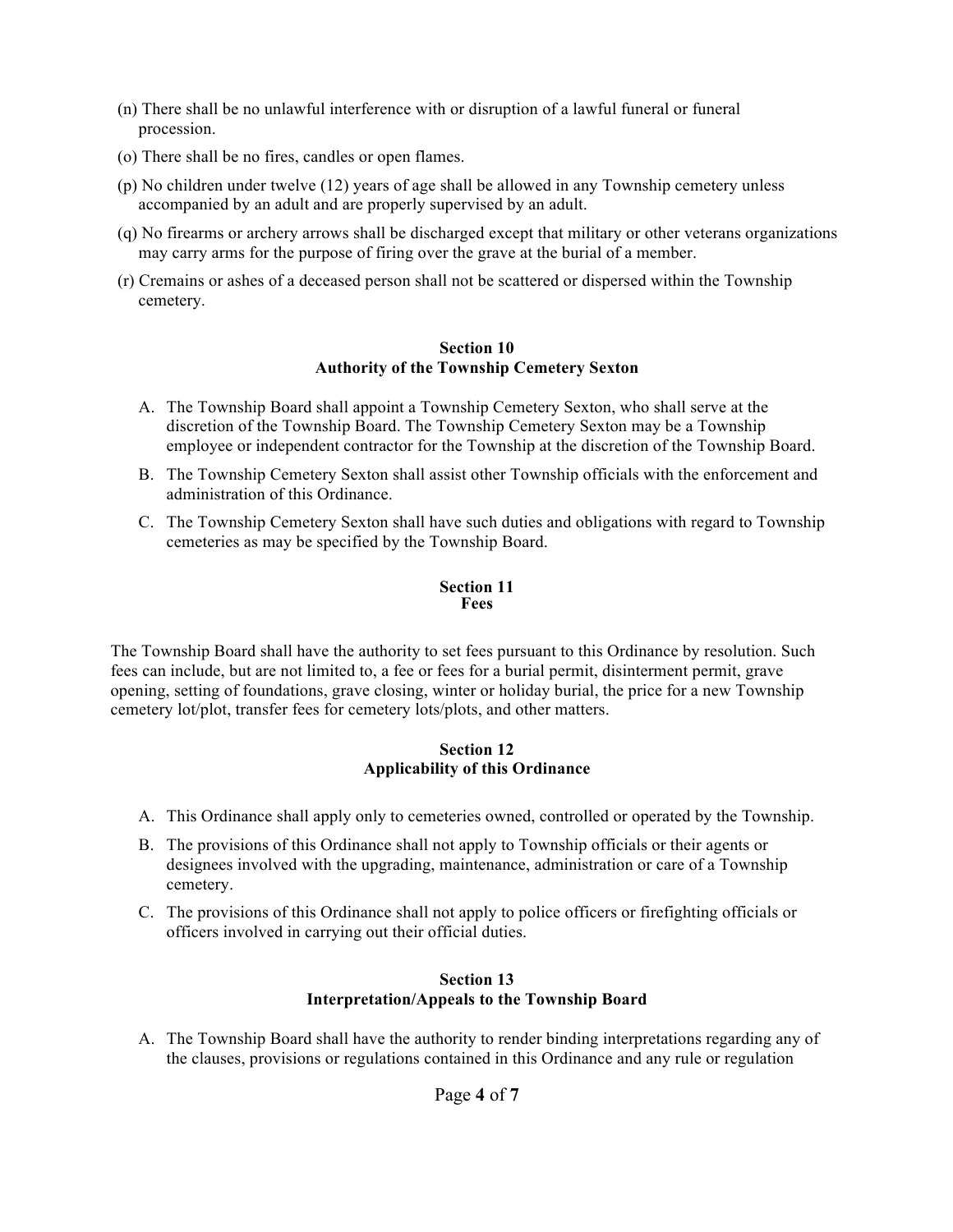adopted pursuant to this Ordinance, as well as their applicability. The Township Board (or its designee) is also authorized to waive application of the strict letter of any provision of this Ordinance or any rules or regulations promulgated under this Ordinance where practical difficulties in carrying out the strict letter of this Ordinance or any rules or regulations related thereto would result in hardship to a particular person or persons or the public. Any such waiver, however, must be of such a character as it will not impair the purposes and intent of this Ordinance.

B. Any party aggrieved by any interpretation or decision made by the Township Cemetery Sexton or any Township official, agent or contractor pursuant to this Ordinance, as well as any matter relating to a Township cemetery, rights to a cemetery lot/plot, or other matter arising pursuant to this Ordinance, shall have the right to appeal that determination/decision or matter to the Township Board. Any such appeal shall be in writing and shall be filed with the Township within thirty (30) days of the date of the decision, determination or other matter being appealed. The Township shall give the aggrieved party who filed the written appeal with the Township at least ten (10) days' prior written notice of the meeting at which the Township Board will address the matter unless an emergency is involved, in which case the Township shall utilize reasonable efforts to notify the aggrieved party who filed the appeal of a special meeting.

## **Section 14 Disclaimer of Township Liability and Responsibility**

Every person who enters, remains in and travels within a Township cemetery does so at their own risk. The Township is not responsible for any injury, accident or other calamity that might occur to any person present in a Township cemetery. Furthermore, the Township is not responsible for any damage or vandalism to, theft of or deterioration of any burial, marker, monument, headstone, flower urn or other item placed at or near a Township cemetery lot, burial plot or anywhere in a Township cemetery. The purchaser or transferee of any Township cemetery lot or burial plot (and all subsequent transferees, assigns, heirs, or beneficiaries) hereby releases, waives, indemnifies and holds harmless the Township for, from and against any injury, damages, causes of action, claims, costs and expenses associated with, relating to and/or involving the Township cemetery lot, burial plot or similar right, any headstone, marker, monument or similar items, and any matter related to the Township cemetery involved. Such waiver, release and hold harmless provision shall apply not only to the Township, but also as to the Township Cemetery Sexton and any Township employee, officer, official or agent.

## **Section 15 Forfeiture of Vacant Township Cemetery Plots or Burial Lots**

Township cemetery lots or burial plots sold after the effective date of this Ordinance and remaining vacant for forty (40) years or more from the date of their sale shall automatically revert to the Township upon the occurrence of the following events:

- A. Notice shall be sent by the Township Clerk by registered mail to the last known address of the last owner of record informing him/her of the expiration of the 40-year period and that all rights with respect to said cemetery lots or burial plots will be forfeited if he/she does not affirmatively indicate in writing to the Township Clerk within sixty (60) days from the date of mailing of such notice of his/her desire to retain such burial rights; and
- B. No written response to said notice indicating a desire to retain the cemetery lots or burial plots in question is received by the Township Clerk from the last owner of record of said lots or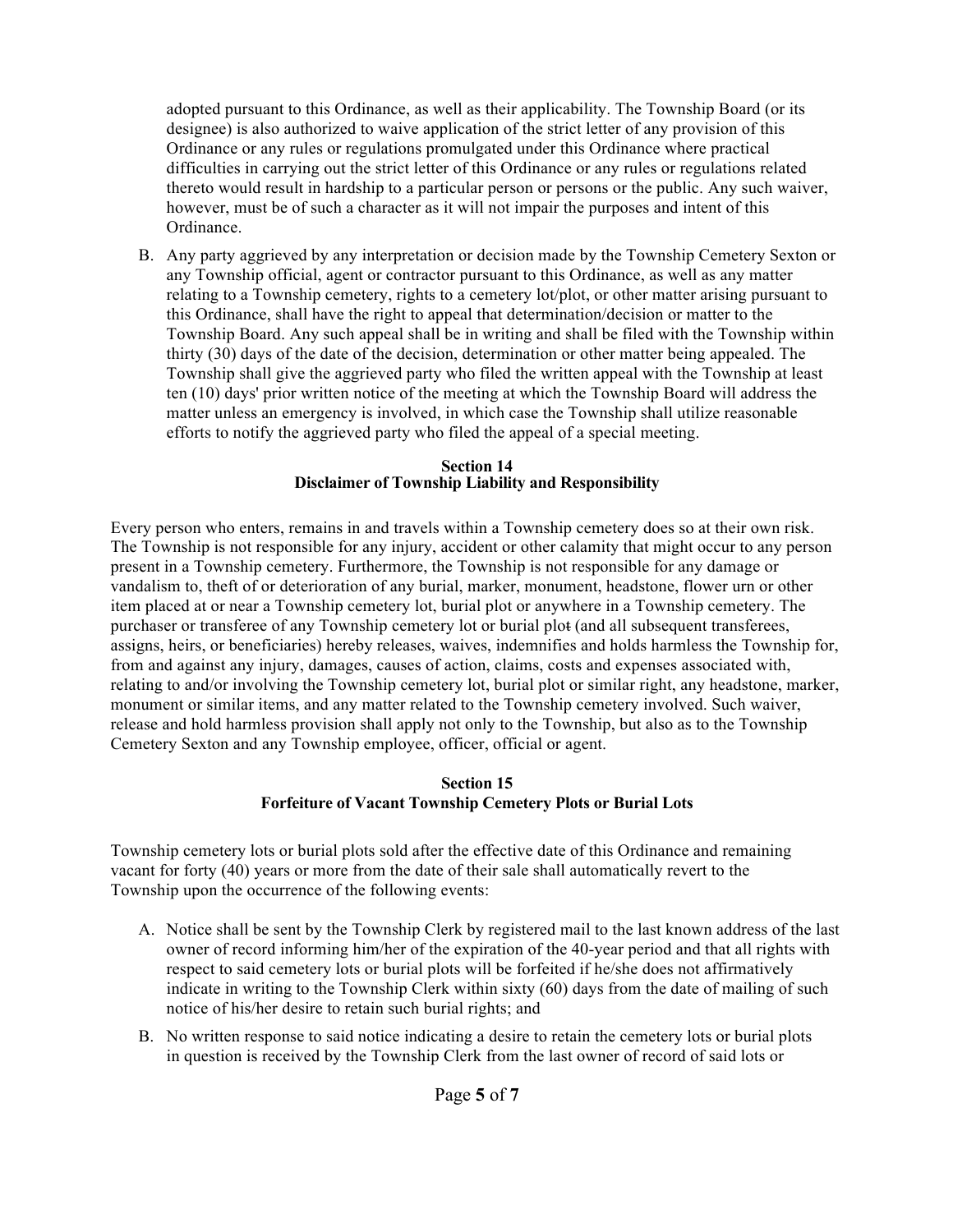plots, or his/her heirs or legal representative, within sixty (60) days from the date of mailing of said notice. The Township may repurchase any Township cemetery lot or burial plot from the owner as set forth in Section 16 of this Ordinance.

#### **Section 16 Repurchase of Lots or Burial Plots**

Hamilton Township will repurchase any Township cemetery lot/s or burial plot/s from the owner for half the current fee upon written request of said owner or his/her legal heirs or representatives.

#### **Section 17 Records**

The Township Clerk shall maintain records concerning all burials and issuance of burial permits separate and apart from any other records of the Township and the same shall be open to public inspection at all reasonable business hours.

### **Section 18 Township Cemetery Hours**

- A. The Hamilton Township cemetery shall be open to the general public from sun-up to sun-down each day all year
- B. No person shall be permitted in a Township cemetery at any other time except upon permission of the Township Board or the Township Cemetery Sexton.

# **Section 19 Penalties**

- A. First Violation is a Municipal Civil Infraction. A violation of this Ordinance, first offense, is a municipal civil infraction. Any property owner or legally responsible party who violates this Ordinance shall, as a first offense, be responsible for a civil infraction, for which the fine shall be \$250.00 plus court costs, fines and restitution.
- B. Second Violation (within two years after municipal civil infraction). A second or repeat violation (within two years after a municipal civil infraction) is a misdemeanor. Any property owner or legally responsible party who violates any provision of this Ordinance a second time within 24 months of the date a civil infraction ticket is issued (whether the violation of this Ordinance is for the same offense as a civil infraction or for some other offense under this Ordinance) shall upon conviction and in a court of competent jurisdiction be guilty of a misdemeanor and be subject to a fine of \$500.00 plus court costs and costs of prosecution that may be ordered by the court. For purposes of this Ordinance, each day that a violation occurs shall constitute a separate offense.
- C. Third Violation (within two years after municipal civil infraction) Any property owner or legally responsible party who violates any provision of this Ordinance a third time within 24 months of the date of the civil infraction ticket is issued (whether the violation of this Ordinance is for the same offense as a civil infraction or for some other offense under this Ordinance) shall upon conviction in a court of competent jurisdiction be guilty of a misdemeanor and be subject to a fine of \$500.00 and/or imprisonment for a period of not more than 93 days, plus court costs and costs